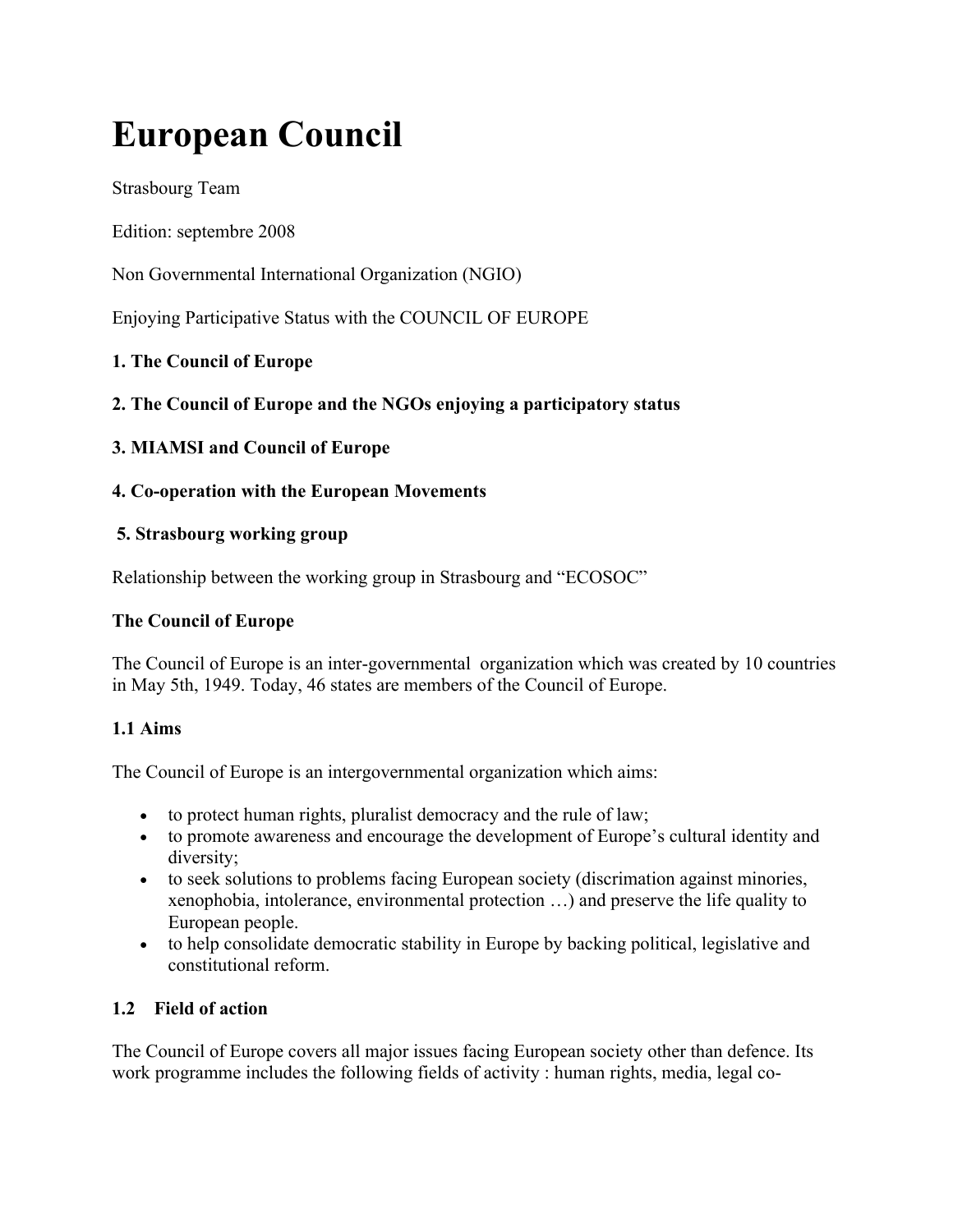operation, social cohesion and economics, health, education, culture, heritage, sport, youth, local democracy and transfrontier co-operation, environment and regional planning.

#### **1.3 Organizational structure**

- The Committee of Ministers is the Council of Europe's decision-making body. It comprises the Foreign Ministers of all the member states, or their permanent diplomatic representatives.
- The Parliamentary Assembly is the parliamentary organ of the Council of Europe consisting of a number of individual representatives from each member State who are elected by the national parliaments.
- The Congress of Local and Regional Authorities of Europe is a participatory body representing Local and Regional Authorities.
- The Conference of the OINGS regroups the 390 OINGS (about) having "Participative" statute "
- The Secretary General is responsible for the working programme and the budget of the Council of Europe and assures the Secretary daily activities.

#### **1.4 Work and findings**

The Council of Europe findings enable drawing up Conventions and European Agreements which will involve legislative modifications and harmonization throughout the member states.

Partial agreements are approved in the same way. In agreement with the other member states, they enable a variable co-operation on a specific activity to some countries.

Some agreements are also ratified by States which are not members of the Council of Europe..

Note:

Council of Europe and European Union are 2 distinct organizations. The 25 European Union countries are also members of the Council of Europe.

Information on the Council of Europe is regularly revised – to be consulted : http:// www.coe.int

#### **2. The Council of Europe and the NGOs enjoying participatory status**

The Independent Non-Governmental Organizations are a vital component of the European Society, guaranteeing freedom of expression and association, both of which are fundamental to democracy.

Recognising their influence from 1952, the Council of Europe provides International NGOs with the opportunity to acquire consultative status.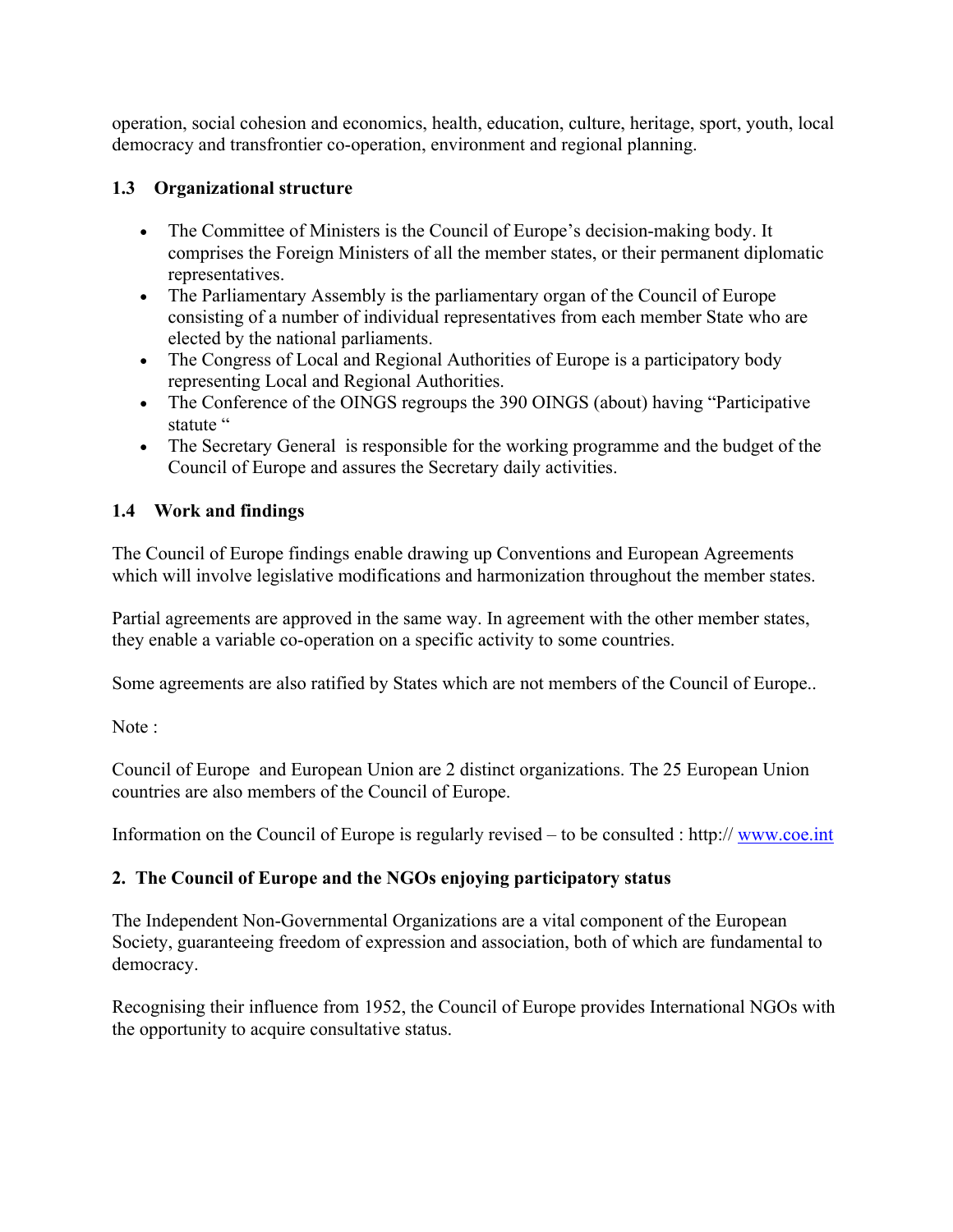The (2003)8 new Resolution adopted on November 19th, 2003 establishes the working relation rules between the Council of Europe and the NGOs enjoying Participatory Status which replaces the initial Consultative Status.

#### **2.1 Co-operation bodies**

- The NGOs Conference meets once a year to decide on general lines of action for the coming year and determine the objectives of the Liaison Committee.
- The NGOs Liaison Committee liaises with the Secretariat General in the Council of Europe, is involved in NGOs groupings and encourages them to co-operate with the Council of Europe.

#### **2.2 Spheres of activity**

Following subjects are examined in the groupings:

- Social rights, European social charter, employment and social policy
- Human rights
- Education and culture
- North-south dialogue and solidarity
- Civil society
- Countryside and environment
- Health
- NGO-Towns
- Gender equality
- Extreme poverty & social cohesion.

NGOs have been involved in the preparation and drawing up of many of the Council of Europe's Conventions and Charters.

The Council of Europe is constantly in touch with public opinion and presses for social change through its extensive network of NGOs.

Revised information on NGOs enjoying participatory status with the Council of Europe to be consulted : http:// www.coe.int

# **3. MIAMSI and the Council of Europe**

In 1996, Jean Bouttier, a catholic priest, was charged by the archbishop of Strasbourg to develop the presence of the church in the Council of Europe. He had then the idea to start a team of the MIAMSI which would work as an NGO in the Council of Europe. He knew very well the ways of working of this institution and the importance of the civil society represented by Independent Non-Governmental Organisations.

The MIAMSI, through the involvement of its members in the society and the way of working of the local teams can actually bring an original contribution to the work of the NGO's represented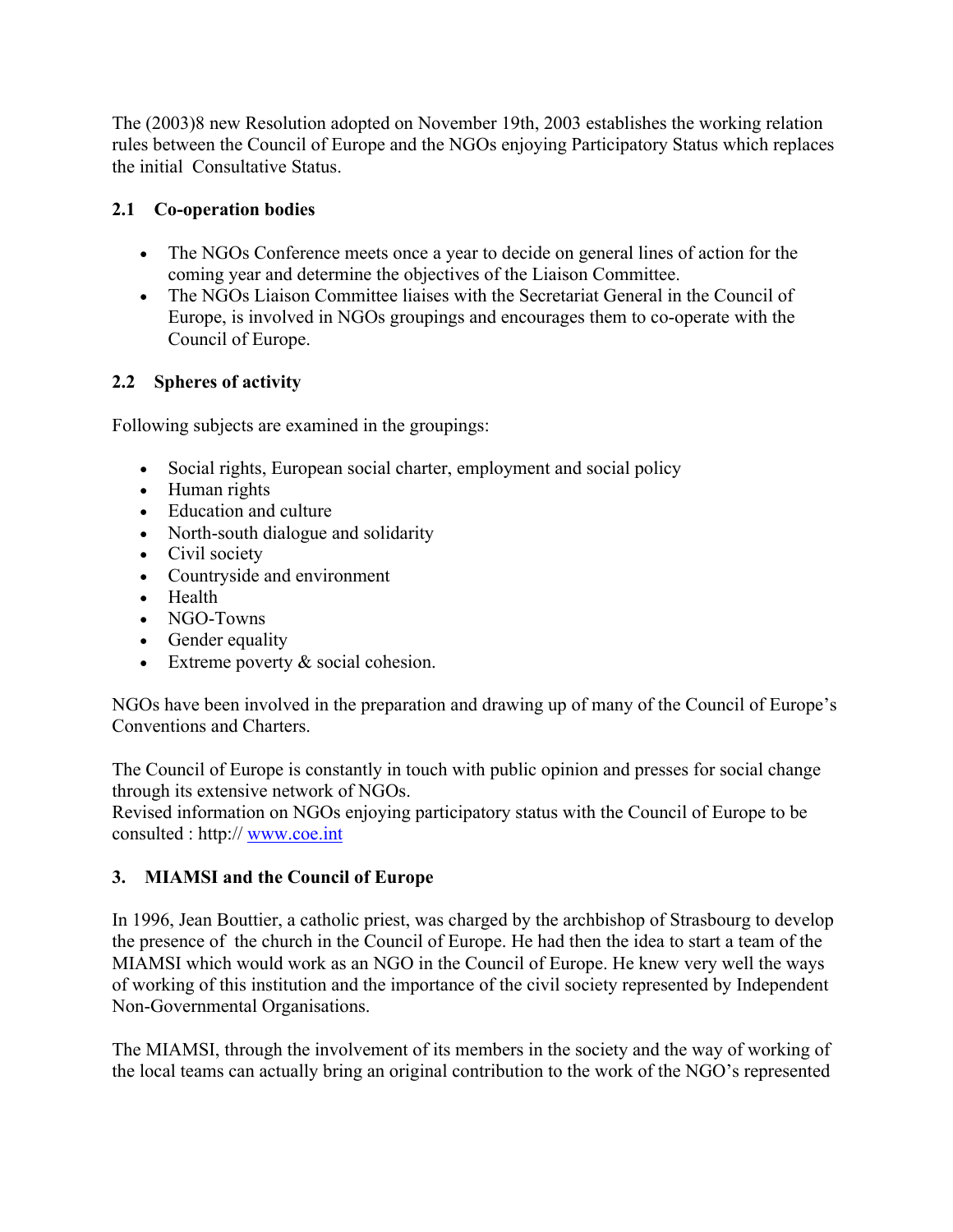at the Council of Europe : the voice of responsible people, who want to change the mentalities and the structures of our societies.

A European team of the MIAMSI has then been started. Representatives of the European movements of the MIAMSI joined this team.

The first task of our team was to learn how the Council of Europe works and the role of the NGO's in this institution. Then we had to define our objectives and how we will be able to act in this institution.

The NGO's working at the Council of Europe are present in many fields that may interest the members of our movements. We can, through our team work get information and bring our contribution to some projects of the Council of Europe.

We also had to get the consultative status for our NGO, in order to be able to work in the frame of the Council of Europe. This was achieved in June 1999. During an audit, we could present the results of an investigation made by our movements on the theme of : «Social exclusion and human dignity ». Following this audit, we also were invited to participate to the Conference of Helsinki, which was held in 1999 on the same subject.

NGO's working with the Council of Europe also must give maximum publicity to the institution and its achievements. Therefore the team which has been created in Strasbourg presented the Council of Europe during the congress of our movement in Fuiggi.

Today, the MIAMSI takes an active part to the work of the following groupings:

- Social rights, European Social Charter
- Human Rights
- Education and Culture
- North-South Dialogue and Solidarity
- Health
- Extreme Poverty and Social Cohesion

#### **4. Co-operation with the European Movements**

In order to be efficient in our work with the Council of Europe, our team strongly needs the participation of the Europeans movements of the MIAMSI.

The yearly subjects discussed in our teams always reflect major issues in our societies and the conclusions of these discussions may often be used in the contributions made by our movement to the work of the Council of Europe.

Therefore the team working in Strasbourg often asks the different European movements to send the results of their work, in order to be able to express our opinions in the frame of the Council of Europe.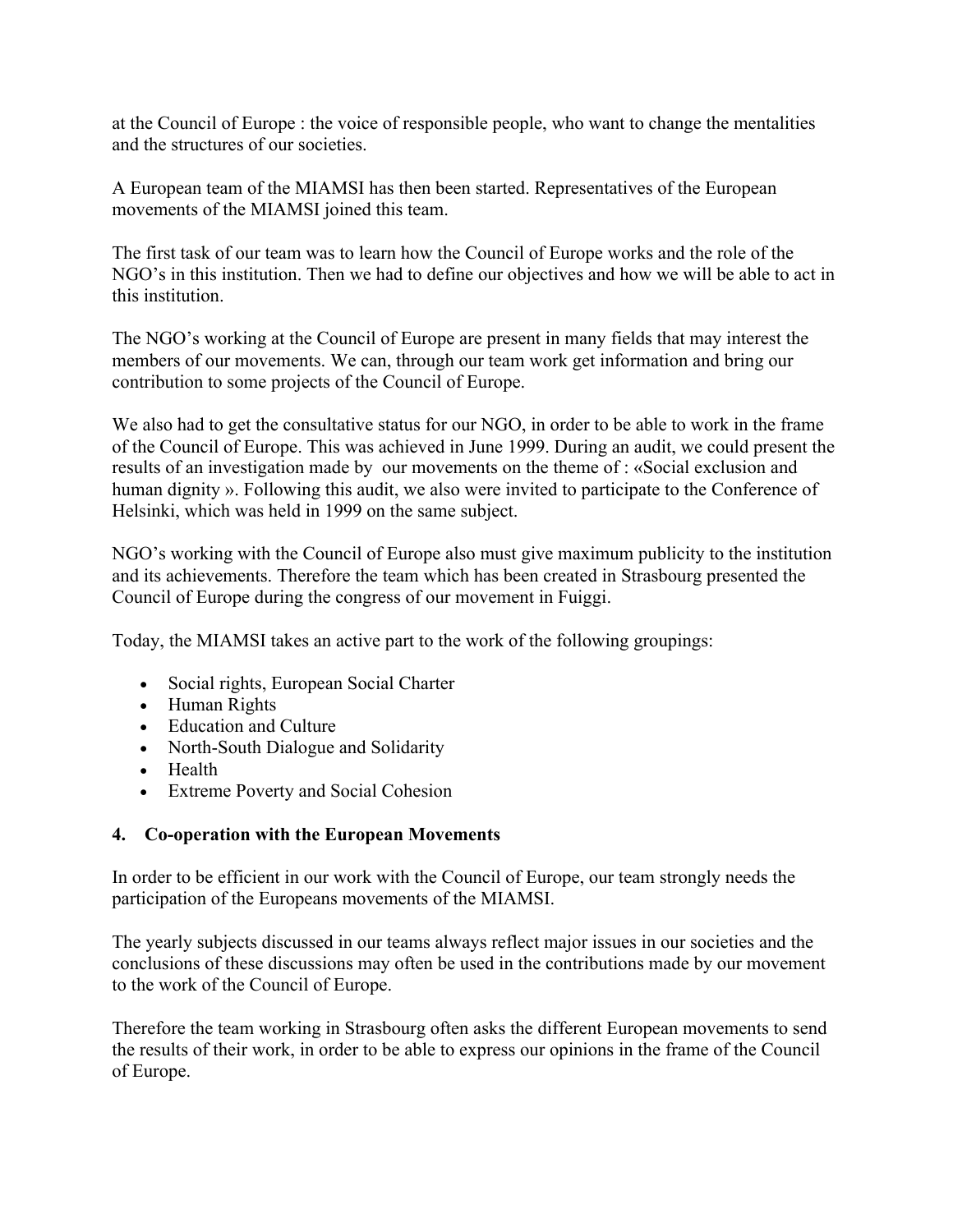Thanks to this collaboration, we already could take an active participation to the European Committee for Social Cohesion and to the work of the grouping « Health » (Education to health, sexuality, palliative cares). This could be done because we got many information from our teams.

In return, we will inform the movements on the work we perform and the results of the various contributions we brought to the Council of Europe.

# **5. Strasbourg working group**

# **5.1 Mandate of the European Relay**

"The Strasbourg working group" issues from the MIAMSI International Bureau. It is appointed by the European Relay, which comprises the European Movements, i.e. the MIAMSI European Members.

On this account, MIAMSI was granted a consultative status (a participatory status from January 2004) with the Council of Europe. The European working group in Strasbourg represents the MIAMSI NGO by the Council of Europe. People working in the European working group report their activities to the European Relay, considering the objectives given by this body.

# **5. 2 Organization of the "Strasbourg working group"**

2 working groups are involved in the NGOs activities : "The Strasbourg working group" and "a local team".

# **5.2.1 "Strasbourg working group"**

§ Setting up the group

Mandated by the European Relay, the Strasbourg working group represents all Movements relating to the MIAMSI in Europe. Therefore the Strasbourg team has at least one Member of each European Movement. Each member of the local team is a member of the Strasbourg working group.

#### § Meeting

"The Strasbourg working group" has a plenary meeting once or twice a year, dealing with following subjects :

- Specific tasks of our NGO in connection with the Council of Europe.
- Relationships with the European Relay.
- Co-operation with the European Movements in the countries where MIAMSI is represented in Europe.
- Involvement in NGOs grouping and projects.
- Priorities and action plan.

# **5.2.2 The local team**